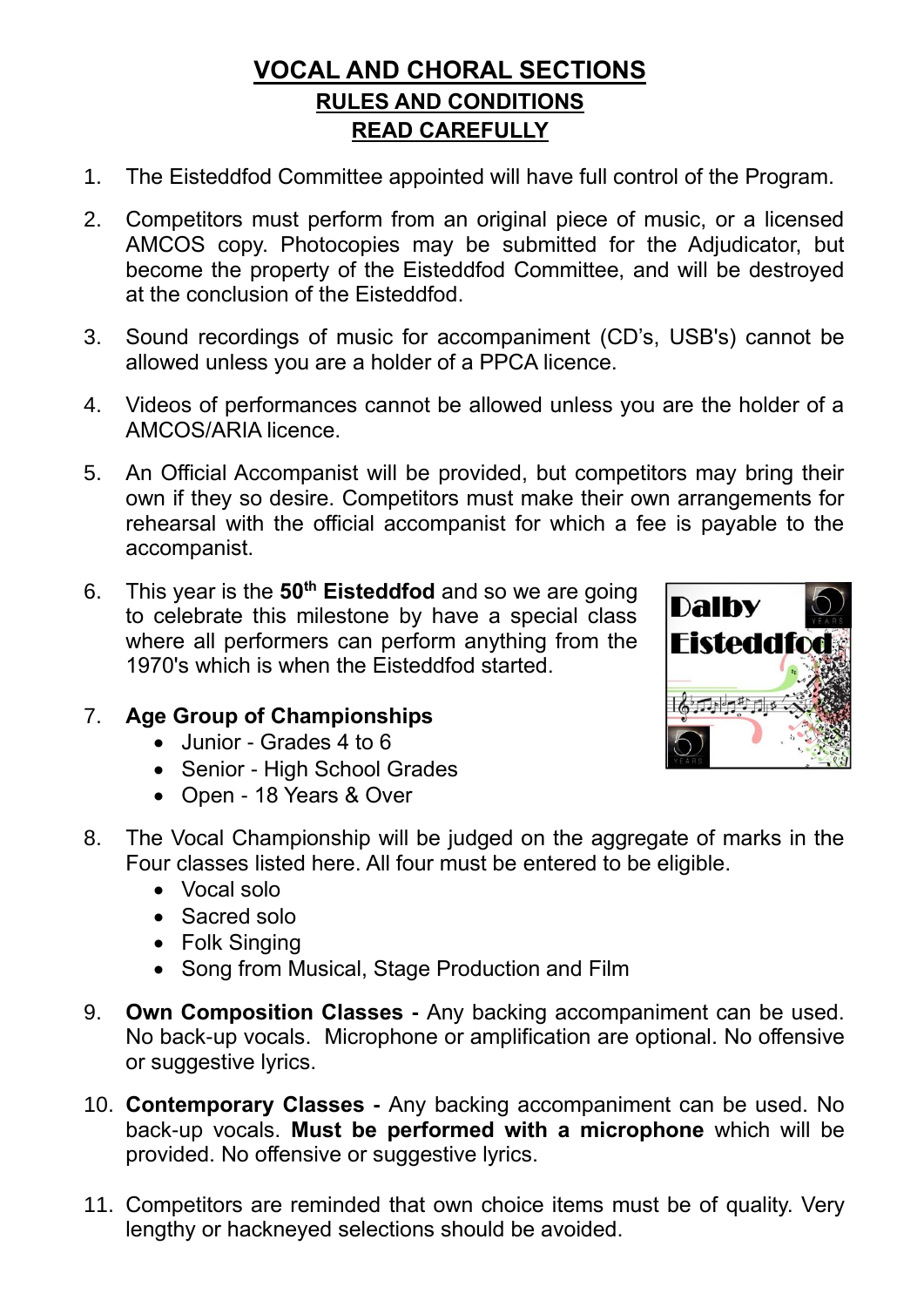- 12. In solo items, if music is transposed, any transpositions must be marked on the music.
- 13. No Competitor is allowed to repeat an Own Choice item.
- 14. All own choice music to be handed in by 20<sup>th</sup> MAY. If unexpected **delays should occur for getting the music in by the due date, please email the titles to [deisteddfod@gmail.com](mailto:deisteddfod@gmail.con) or phone the Co-ordinator of that Section.**
- 15. **If it is not handed in by the specified time and no communication has been received regarding it, competitors will be able to compete and receive adjudication, but will not receive a mark.**

Please mark the music as shown here:- Tuesday Morning

Class 102 Competitor No. 7

- 16. **SOUND EQUIPMENT** CD's & USB capabilities, must supply someone to press 'Play' and 'Stop' and adjust the volume. Songs must be in MP3 format not Middi. If unsure how to do this please contact Vocal **Coordinator**
- 17. Wherever solo parts occur in the choral items, they are to be sung by all the voices in that section of the Choir. (excludes Concert items)
- 18. A Competitor may not be a member of more than one small group (10 or less) in any one class.
- 19. Competitors may only perform in one school item per class.
- 20. The same group of Choristers must sing in the three categories allocated for the Choral Championships.
- 21. All classes are open to amateurs only, except where otherwise specified. (NB teachers of Piano, Instruments or Voice who are not Professional Performers may compete).
- 22. Adjudicator's report sheets may be obtained from the officials at the end of each class or at morning and afternoon tea. Copies will be posted out to competitors upon request at the cost of \$2.10 for the postage.
- 23. Prizes other than those awarded by the Adjudicator will not be accepted.
- 24. Competitors shall appear in order of the Program unless a special circumstance occurs. Any such variation is the prerogative of the Committee. No event will be held over for a Competitor unless prior arrangements have been made.